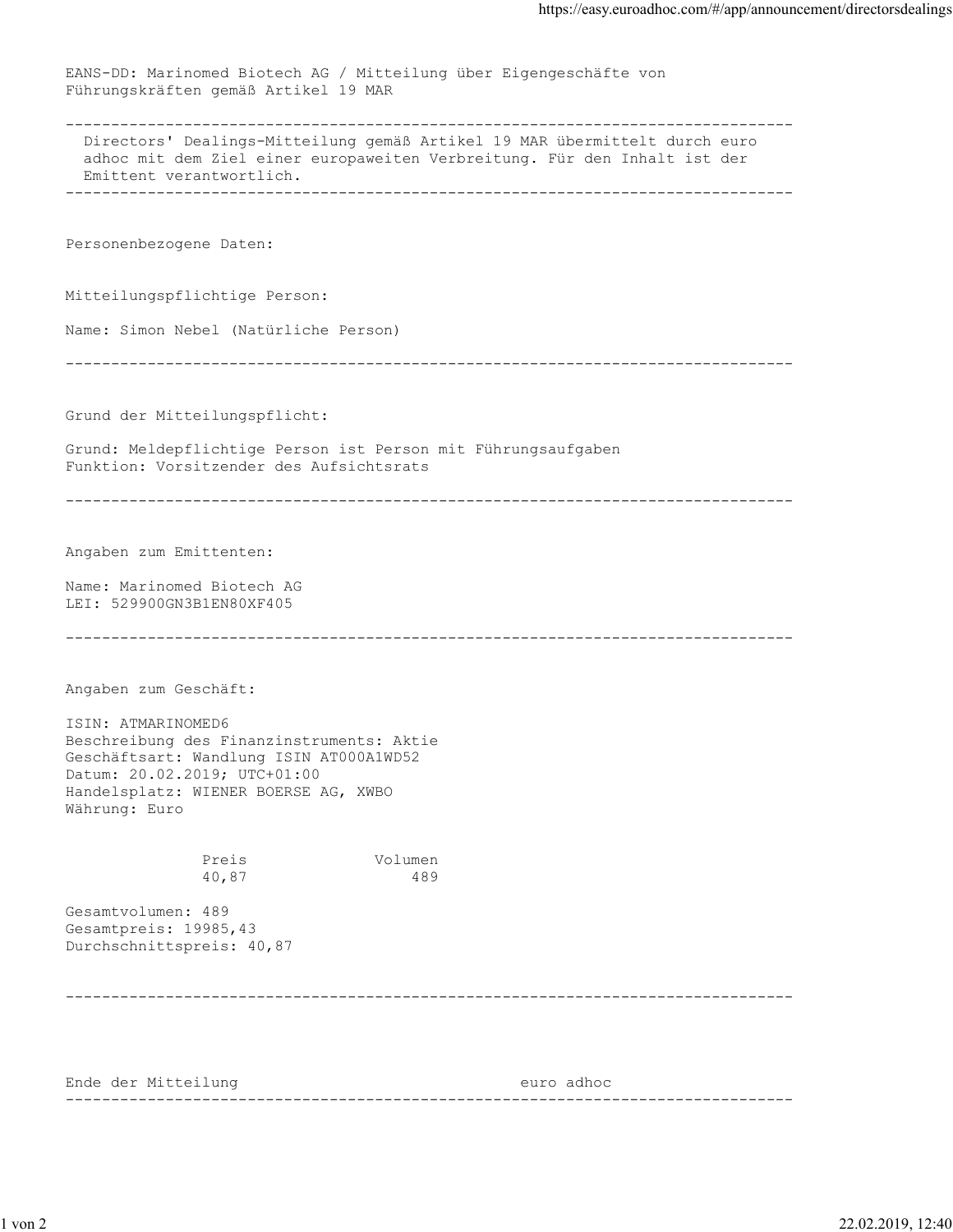| Emittent: | Marinomed Biotech AG       |
|-----------|----------------------------|
|           | Veterinärplatz 1           |
|           | A-1210 Wien                |
| Telefon:  | 0043250774460              |
| FAX:      | 0043250774493              |
| Email:    | office@marinomed.com       |
| WWW :     | www.marinomed.com          |
| ISIN:     | ATMARINOMED6, AT0000A1WD52 |
| Indizes:  |                            |
| Börsen:   | Wien                       |
| Sprache:  | Deutsch                    |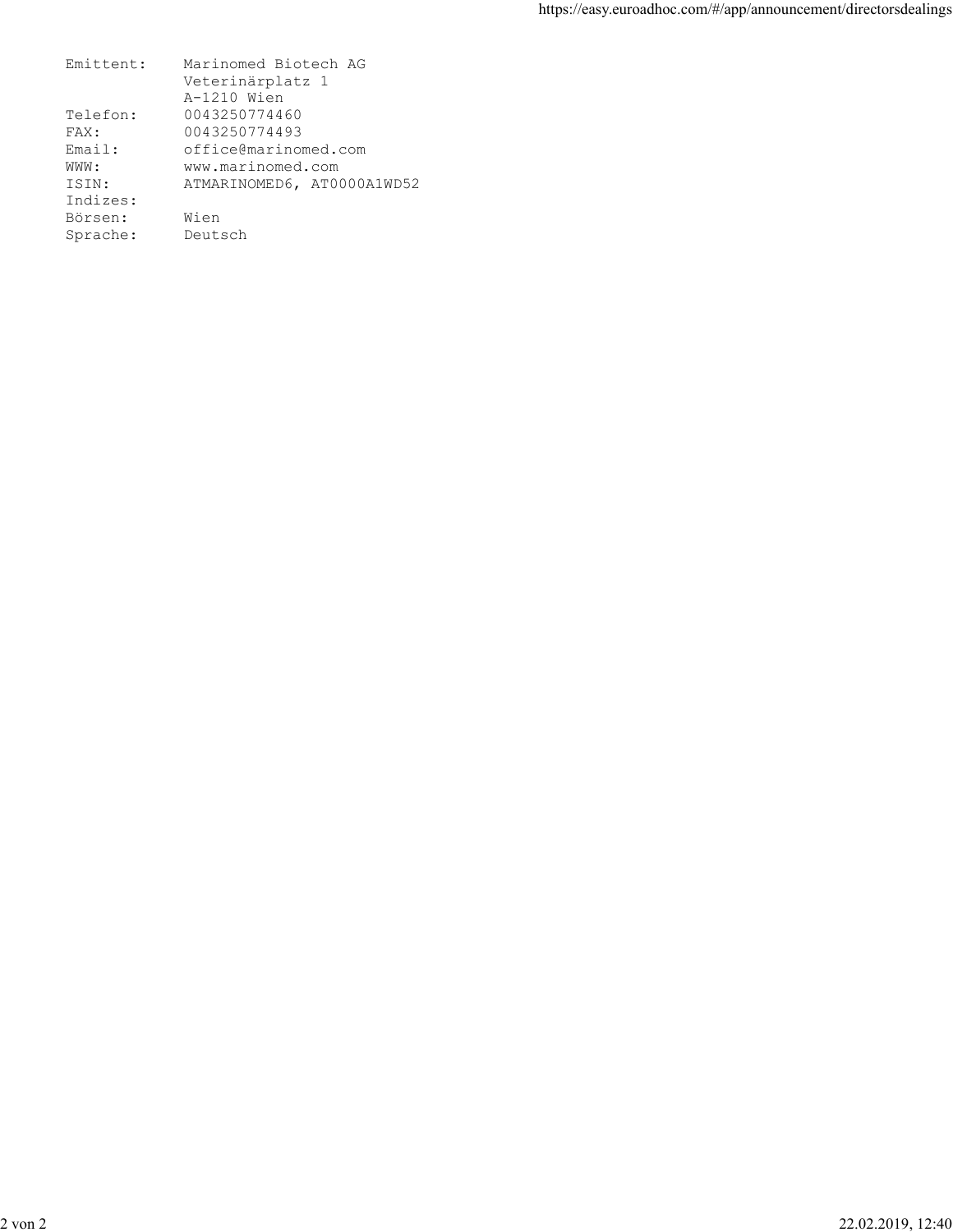EANS-DD: Marinomed Biotech AG / Notification concerning transactions by persons performing managerial responsibilities pursuant to article 19 Market Abuse Regulation (MAR) -------------------------------------------------------------------------------- Directors' Dealings-Announcement pursuant to artikle 19 MAR transmitted by euro adhoc with the aim of a Europe-wide distribution. The issuer is responsible for the content of this announcement. ------------------------------------------------------------------------------- personal data: responsible party: name: Simon Nebel (natural person) ------------------------------------------------------------------------------- reason: reason: responsible party is a person with managerial responsibilities function: Chairman of the supervisory board ------------------------------------------------------------------------------- issuer information: name: Marinomed Biotech AG Legal Entity Identifier (LEI): 529900GN3B1EN80XF405 ------------------------------------------------------------------------------- information about deal: ISIN: ATMARINOMED6 description of the financial instrument: Stock type: conversion ISIN AT000A1WD52 date: 20.02.2019; UTC+01:00 market: WIENER BOERSE AG, XWBO currency: Euro price volume 40,87 489 total volume: 489 total price: 19985,43 average price: 40,87 ------------------------------------------------------------------------------- end of announcement euro adhoc --------------------------------------------------------------------------------